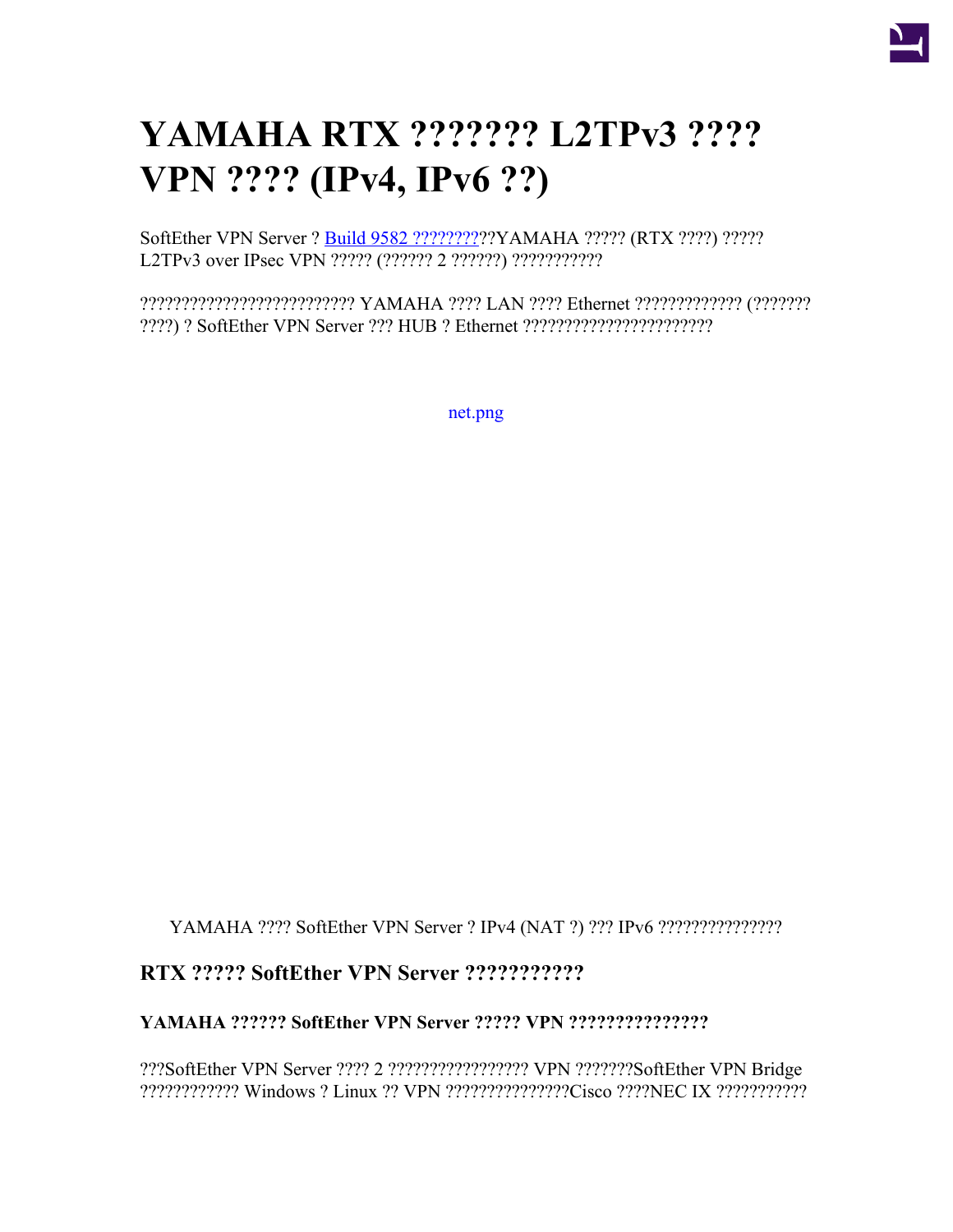IIJ SEIL ???????????????????IT ?????????????????????????? Windows ? Linux ? VPN ? ???????????????????????????Cisco ???? NEC IX ?????????IIJ SEIL ?????????????????? ??? Amazon.co.jp ???????????????????????????????

???SoftEther VPN Server ? YAMAHA ?????? L2TPv3 over IPsec ???????????????????? ???????????????????? Amazon.co.jp ?????????????????? YAMAHA ??????????????? SoftEther VPN Server ?????????????????SoftEther VPN Server ??????? YAMAHA ???? ???????????????????

[yahama.jpg](https://ja.softether.org/@api/deki/files/693/=yahama.jpg)

## YAMAHA RTX810 ???

#### **SoftEther VPN Server ??????????? YAMAHA ?????????????????????**

???SoftEther VPN Server ??????????? YAMAHA ?????? (???? L2TPv3 ??????) ??????? ????????? YAMAHA ??????????????????????????????????????YAMAHA RTX810 ??2 ???? YAMAHA ??????? L2TPv3 ?????????????????????????????????????????? RTX810 ????????????YAMAHA RTX1210 ???????????? 9 ?? YAMAHA ?????? L2TPv3 ???????????????????????????????SoftEther VPN Server ????????????? YAMAHA ???? 1 ????? SoftEther VPN Server ??????????????????? SoftEther VPN Server ?????? HUB (??? 2 ?????) ?????YAMAHA ???? ID ????????????????????? SoftEther VPN Server ??PC ??????????? VPN ???????????????????????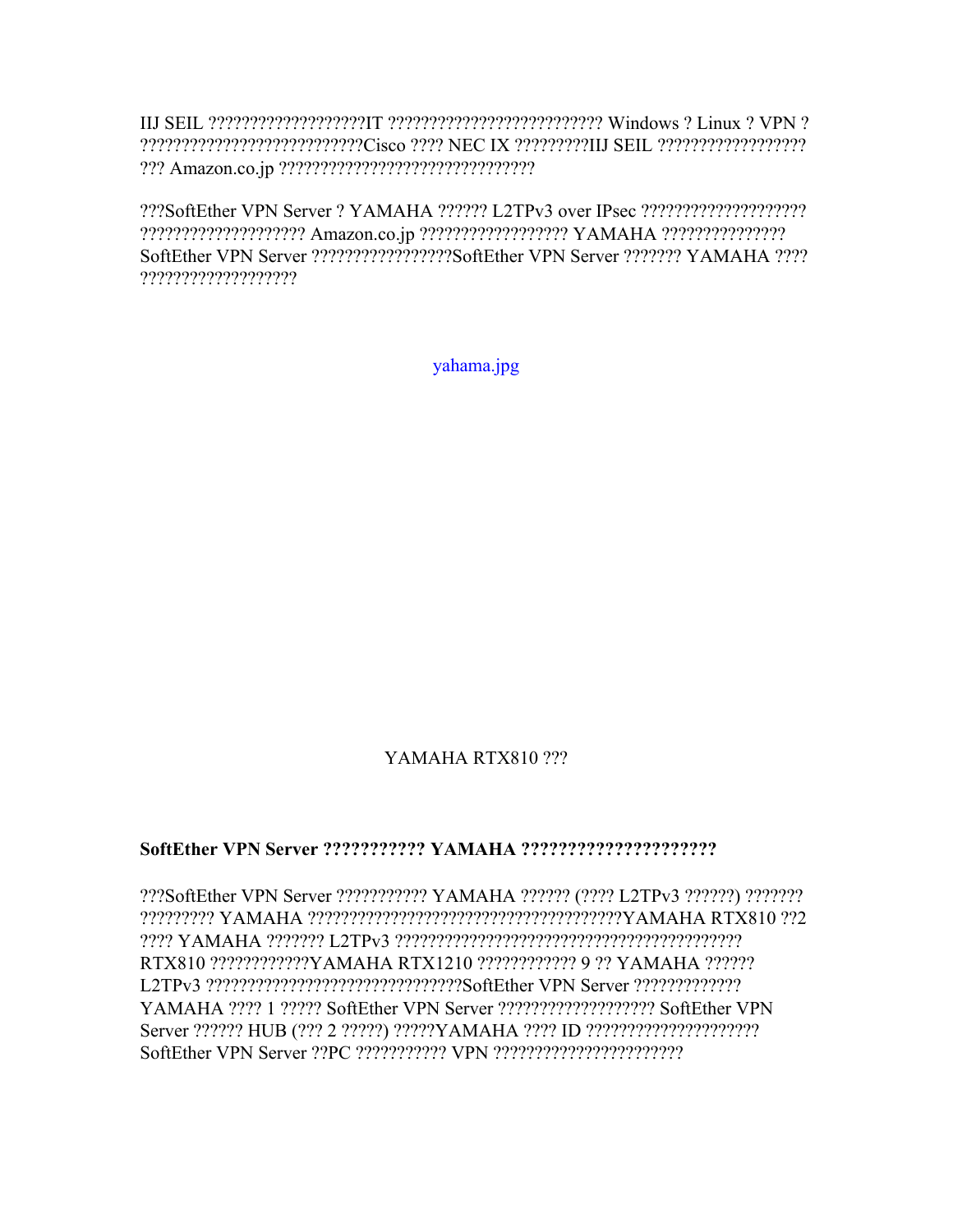**???? IPv6 ????????????????????????? L2 VPN ????????**

????SoftEther VPN Server ? YAMAHA ????????????IPv6 ?????????????????NTT ????? ???????????? ??????(NGN) ? IPv6 ??????????????????? VPN ? IPv6 ?????????????? SoftEther VPN Server ???????????? IPv6 ???????????????????????(?????? DNS ?) ? YAMAHA ????????? VPN ????????????????????????(?????? DNS ?) ????????? SoftEther VPN Server ? IPv6 ????????????????????????? VPN ???????????????

## **IEEE802.1Q ???? VLAN ???????**

????SoftEther VPN Server ? YAMAHA ????????????IEEE802.1Q ???? VLAN ???????? ??????????????????????? 2 ??????????????????? VLAN ????????????????????????????? ??????????? YAMAHA ???? LAN ??????????????????????????????????????SoftEther VPN Server ????? HUB ????????????????????? IEEE802.1Q ???????????????????????? (??? L2 ???????????? VLAN ?????????) ????????????????????? VLAN ID ???????????? ????

## **YAMAHA ???????? RTX ????????????????**

YAMAHA ???????RTX1210?RTX5000?RTX3500?RTX810 ??? RTX1200 ? SoftEther VPN Server (Build 9582 ??) ?? L2TPv3 over IPsec ????????????????????????????????? ???????????????????????????????????????????YAMAHA ?? Web ??? <http://www.rtpro.yamaha.co.jp/RT/docs/l2tpv3/> ??????????

**????**

YAMAHA ???????????????SoftEther VPN ? IPsec ????????????????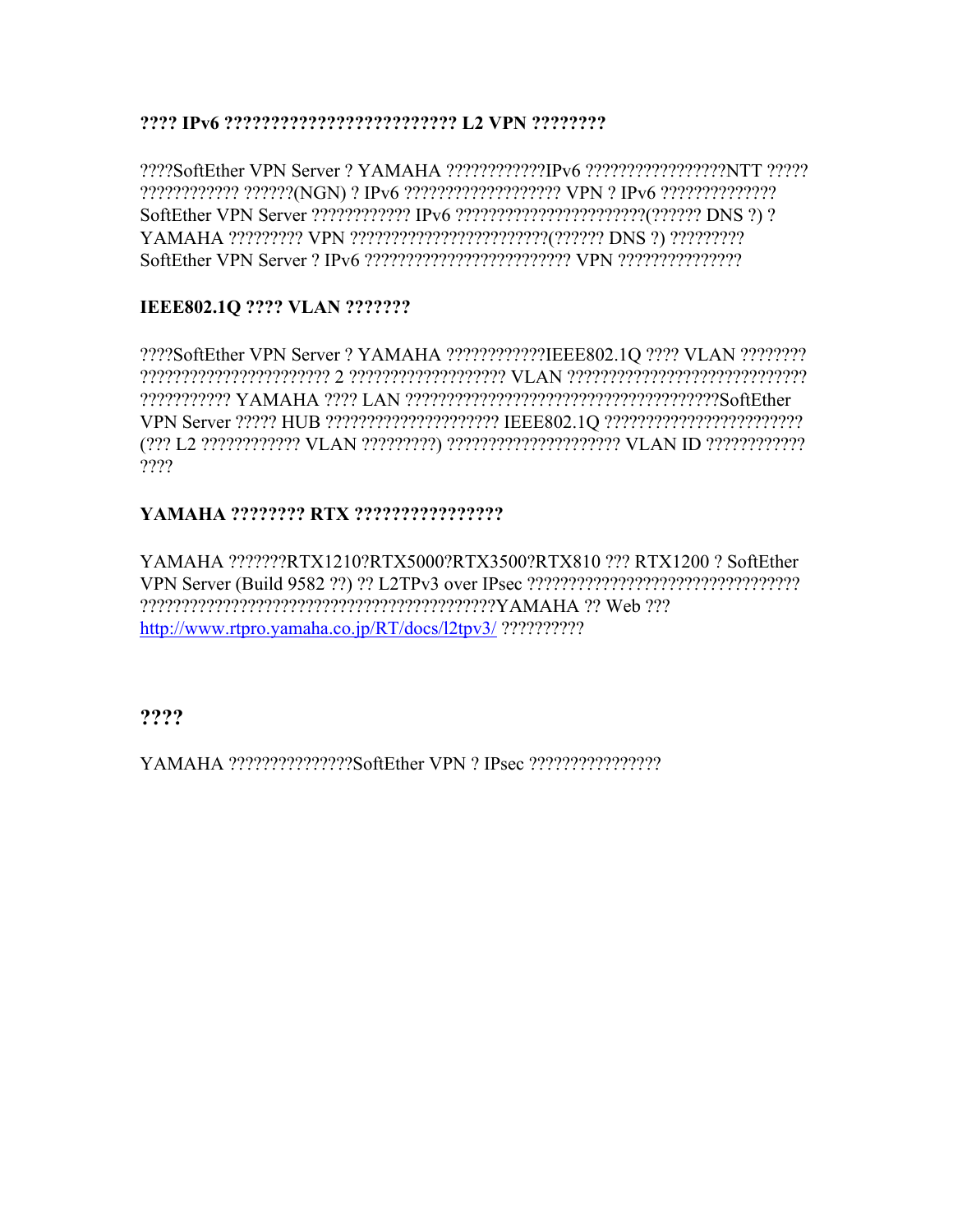$01.png$ 

 $02.png$ 

?EtherIP / L2TPv3 ????????????????????IL2TPv3 ?????? (????) ? VPN Server ???? IPSec ???????????????? ISAKMP (IKE) Phase1 ? ID ??????????? HUB ??? HUB ?????????????? ????????????????

?????L2TPv3 ????????? VPN Server ? IPSec ???????? IPSec ????????? (ISAKMP / ???????????

???????????YAMAHA1 ID???? ID ???????????? L2TPv3 ?????? HUB ?VLAN???????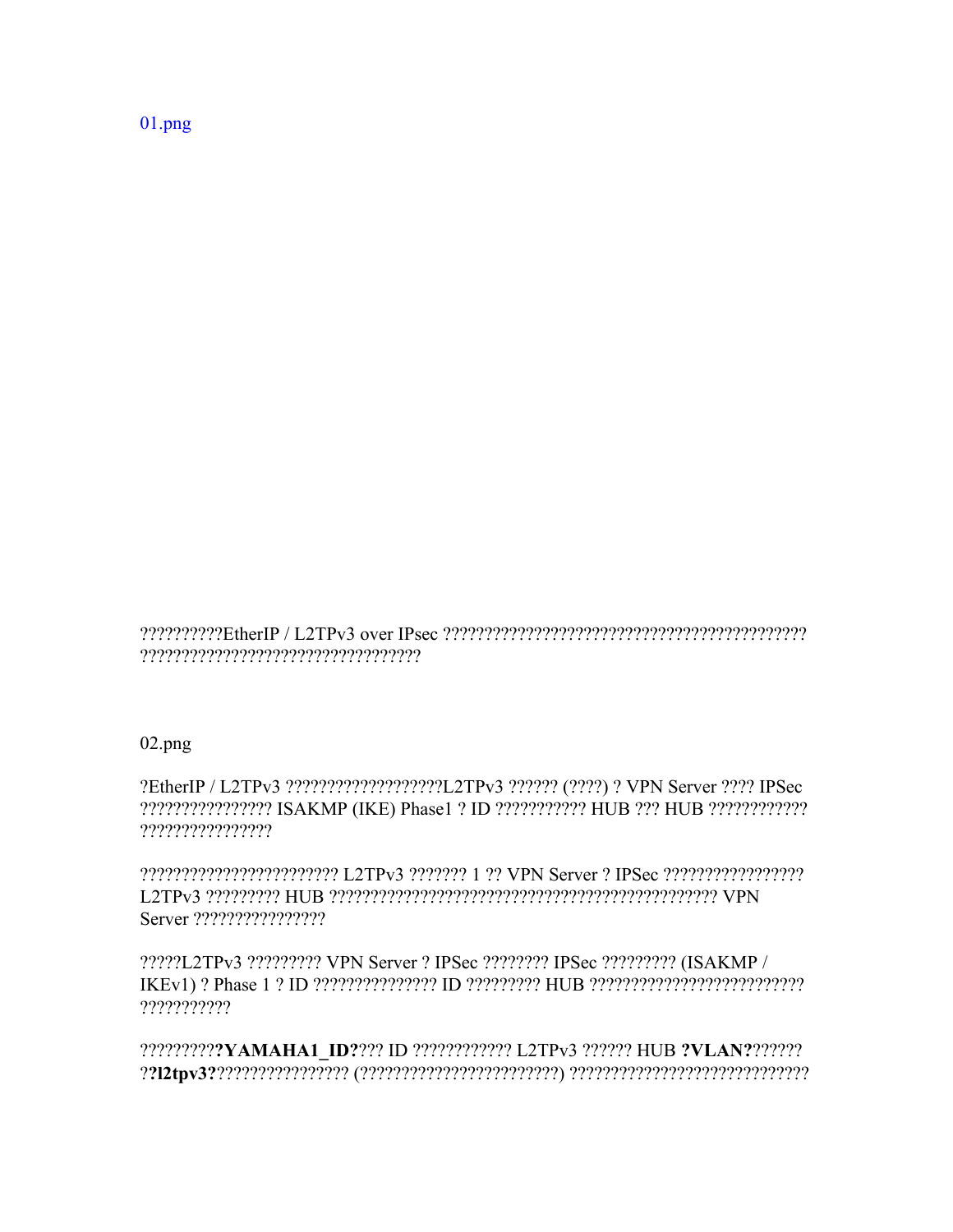???????VPN Server ?????? ID ???? YAMAHA ?????**?ipsec ike local name 1?**???????? ???????????????????????????????????????????

(????l2tpv3???? HUB ?VLAN????????????????????)

???ISAKMP (IKEv1) ? Phase 1 ID ????\*? (??????) ?????????????????????????????????? VPN ???????????????????????????????IPSec ??????????????????????????????????????? ????????

## **YAMAHA ???????????? #1 (?? IP ?????????)**

1 ???????? YAMAHA ??????????????????? SoftEther VPN Server ???? VPN ?????????? ???????????

??????????????YAMAHA ???????? IP ???? (????? IP ???????? NAT ????????? IP ????? ??????????????) ???????????????????YAMAHA ??????? IP ?????????????PPPoE ?? ISP ?? IP ???????????????????????????????

?????????????????????????????????????????

- **Ethernet ??????** lan1: ????? lan2: WAN ? (IP ??????: 2.3.4.5?NAT ??????)
- **?????????? (???????????????) ????? IP ????** lan2 ???? Ethernet ????????? IP ????: 2.3.4.5 / 255.255.255.0 ???????????: 2.3.4.254 ????????????????????????
- **?????? SoftEther VPN Server ??????? IP ????** 1.2.3.4 (??? test.softether.net ???? DNS ??????????????????????????????????)
- **ISAKMP SA ??????????** AES-256 / SHA / DH Group 2 (1024 bit)
- **IPsec SA ??????????** AES-256 / SHA
- **IPsec Pre-Shared Key (?????) ???** vpn
- **ISAKMP Phase 1 ID** YAMAHA1\_ID

????????? YAMAHA ??????????????????????????????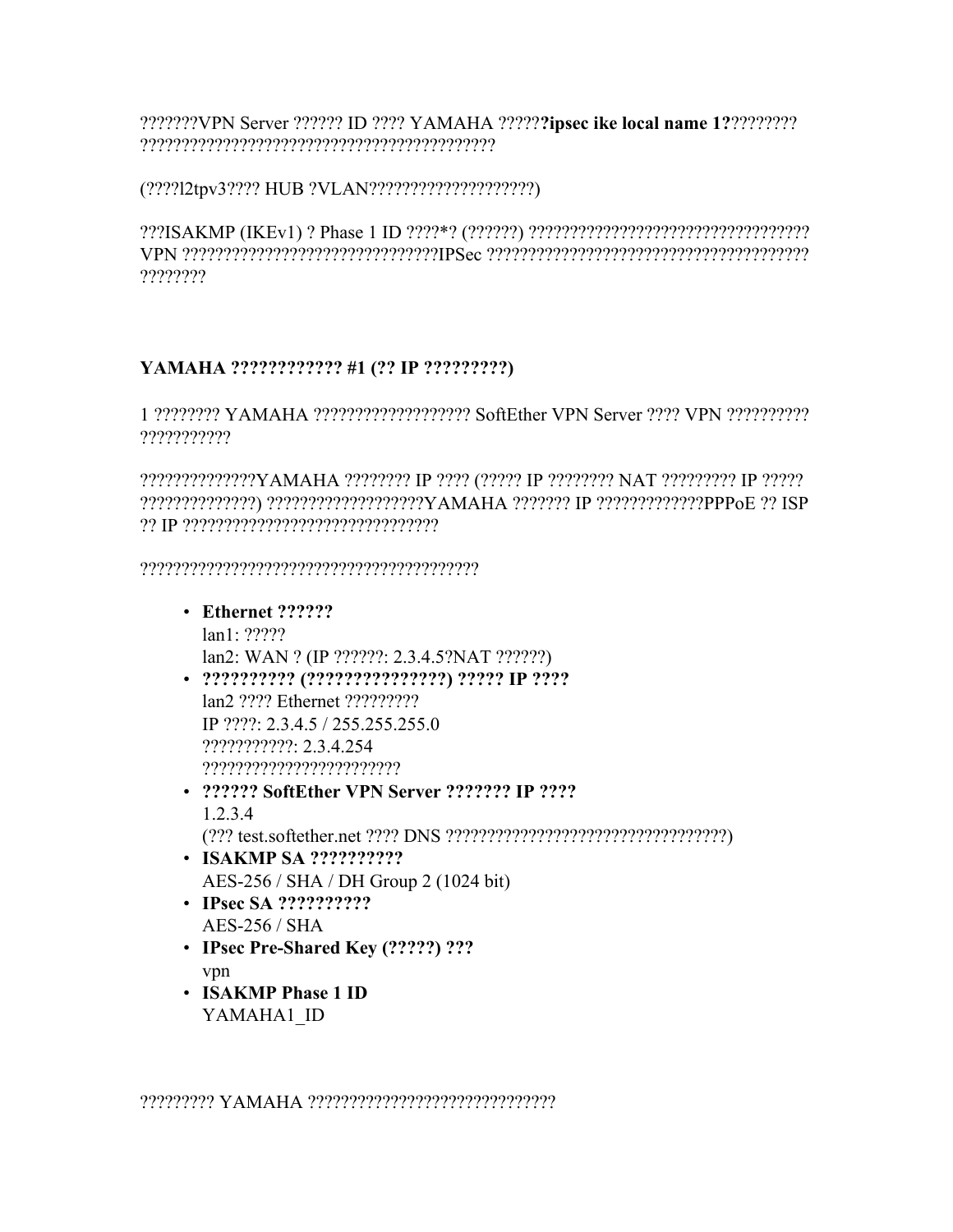# ??????????? (?????? IP ????? DHCP ??????????) login timer 300 no dhcp service no dhcp server rfc2131 compliant except remain-silent no dhcp scope 1 no ip lan1 address # WAN ???? IP ??????? ip routing on ip lan2 address 2.3.4.5/24 ip route default gateway 2.3.4.254 # VPN ??????? ipsec auto refresh on ipsec transport 1 101 udp 1701 tunnel select 1 tunnel encapsulation l2tpv3 # VPN Server ????????: IPv4 ????????????? tunnel endpoint address 1.2.3.4 # VPN Server ????????: IPv4 DNS ??????????? tunnel endpoint name test.softether.net fqdn ipsec tunnel 101 ipsec sa policy 101 1 esp aes-cbc sha-hmac ipsec ike restrict-dangling-sa 1 off ipsec ike nat-traversal 1 on keepalive=30 force=off ipsec ike keepalive log 1 on ipsec ike keepalive use 1 on dpd 10 6 0 ipsec ike pre-shared-key 1 text vpn ipsec ike local name 1 YAMAHA1\_ID fqdn ipsec ike duration isakmp-sa 1 691200 rekey 90% ipsec ike duration ipsec-sa 1 691200 rekey 90% # VPN Server ????????: IPv4 ????????????? ipsec ike remote address 1 1.2.3.4 # VPN Server ????????: IPv4 DNS ??????????? ipsec ike remote address 1 test.softether.net l2tp always-on on l2tp tunnel disconnect time off l2tp keepalive use on 5 10 l2tp keepalive log on l2tp syslog on l2tp remote end-id vpn tunnel enable 1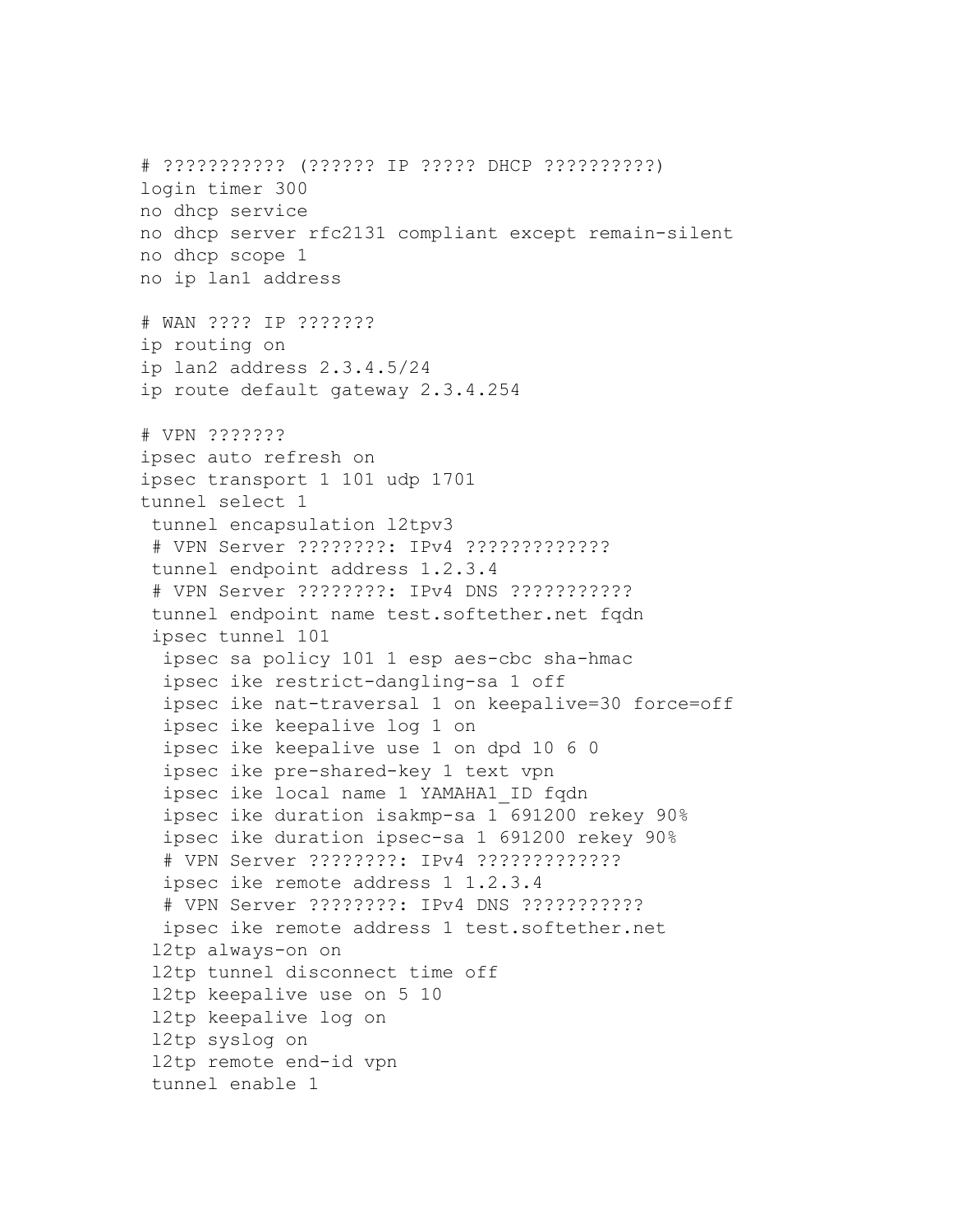l2tp service on l2tpv3

# lan1 ? VPN ???????? L2 ?????? bridge member bridge1 lan1 tunnel1

# L2 ????? IPv4 ???????? # VPN ??????????????? IPv4 ???????????? # (????? VPN ??????????????? IP ?????? # telnet ??????????????????) # ??VPN ??????????????? IPv4 ????????? # ????? IPv4 ????????? heartbeat2 ??????????? # ????? VPN ????????????? VPN ?????????? # ?????????????????????????? # ???????????? ip bridge1 address 10.255.255.253/22

# heartbeat2 ????????VPN ????????????????? # ??????????? VPN ??????????? heartbeat2 myname keepalive heartbeat2 transmit 1 auth keepalive 10.255.255.255 heartbeat2 transmit interval 30 heartbeat2 transmit enable 1

```
# YAMAHA ????????????????????????
# ??????????????????????L2TPv3 ????????
# ???????????????????????????
save
restart
```
#### **YAMAHA ???????????? #2 (DHCP ??? IP ???????)**

1 ???????? YAMAHA ??????????????????? SoftEther VPN Server ???? VPN ?????????? ???????????

??????????????YAMAHA ????????????????????? IP ???? (????? IP ???????? NAT ????? ???? IP ???????????????????) ? DHCP ???????????????????????

?????????????????????????????????????????

• **Ethernet ??????**

lan1: ????? lan2: WAN ? (DHCP ??? IP ?????????NAT ??????)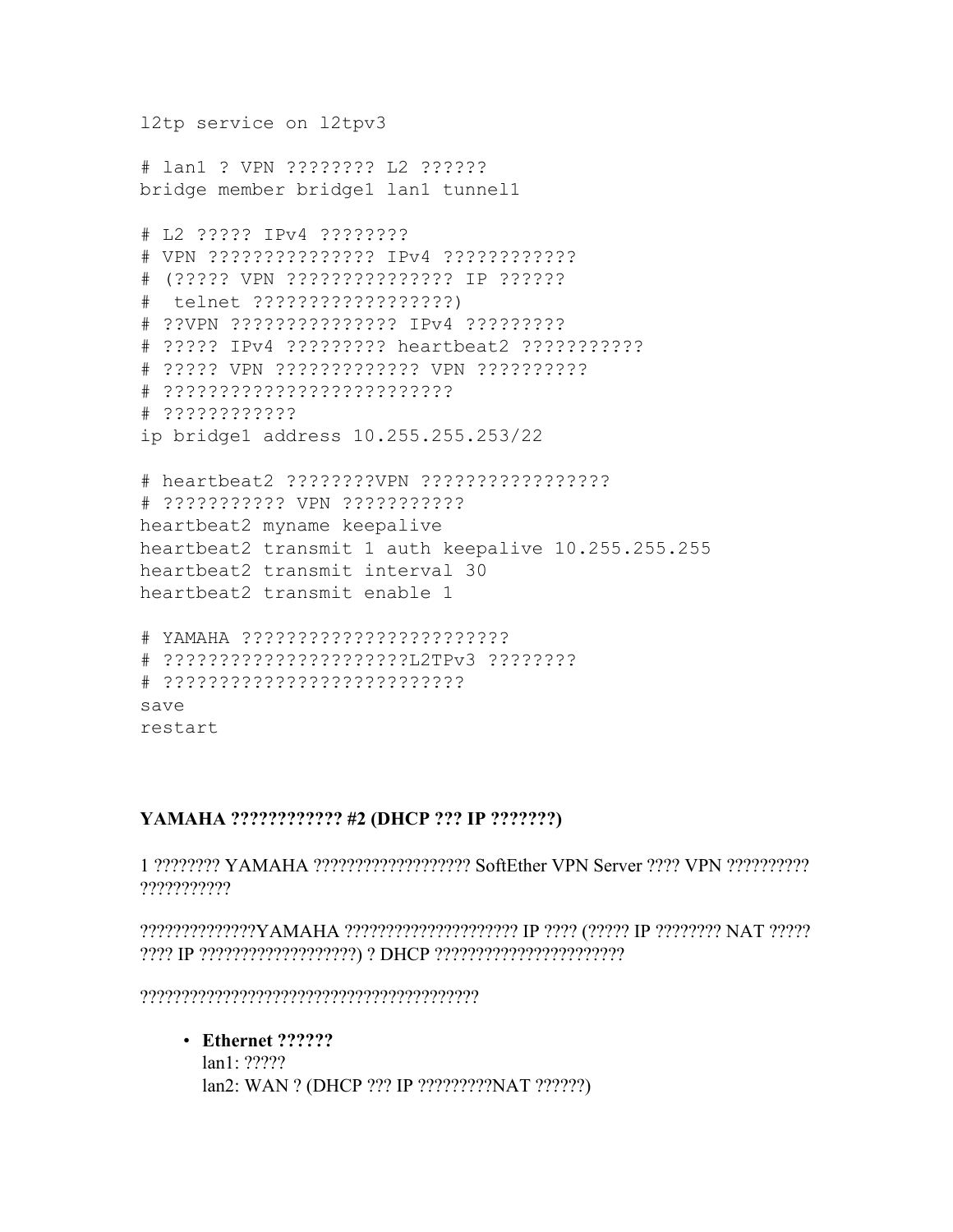- **?????????? (???????????????) ????? IP ????** lan2 ???? Ethernet ????????? DHCP ??? IP ??????????????????????????
- **?????? SoftEther VPN Server ??????? IP ????** 1.2.3.4 (??? test.softether.net ???? DNS ??????????????????????????????????)
- **ISAKMP SA ??????????** AES-256 / SHA / DH Group 2 (1024 bit)
- **IPsec SA ??????????** AES-256 / SHA
- **IPsec Pre-Shared Key (?????) ???** vpn
- **ISAKMP Phase 1 ID** YAMAHA1\_ID

????????? YAMAHA ??????????????????????????????

```
# ??????????? (?????? IP ????? DHCP ??????????)
login timer 300
no dhcp service
no dhcp server rfc2131 compliant except remain-silent
no dhcp scope 1
no ip lan1 address
# WAN ???? DHCP ???????
ip routing on
ip lan2 address dhcp
ip route default gateway dhcp lan2
dns server dhcp lan2
# VPN ???????
ipsec auto refresh on
ipsec transport 1 101 udp 1701
tunnel select 1
tunnel encapsulation l2tpv3
# VPN Server ????????: IPv4 ?????????????
tunnel endpoint address 1.2.3.4
 # VPN Server ????????: IPv4 DNS ???????????
tunnel endpoint name test.softether.net fqdn
ipsec tunnel 101
 ipsec sa policy 101 1 esp aes-cbc sha-hmac
  ipsec ike restrict-dangling-sa 1 off
```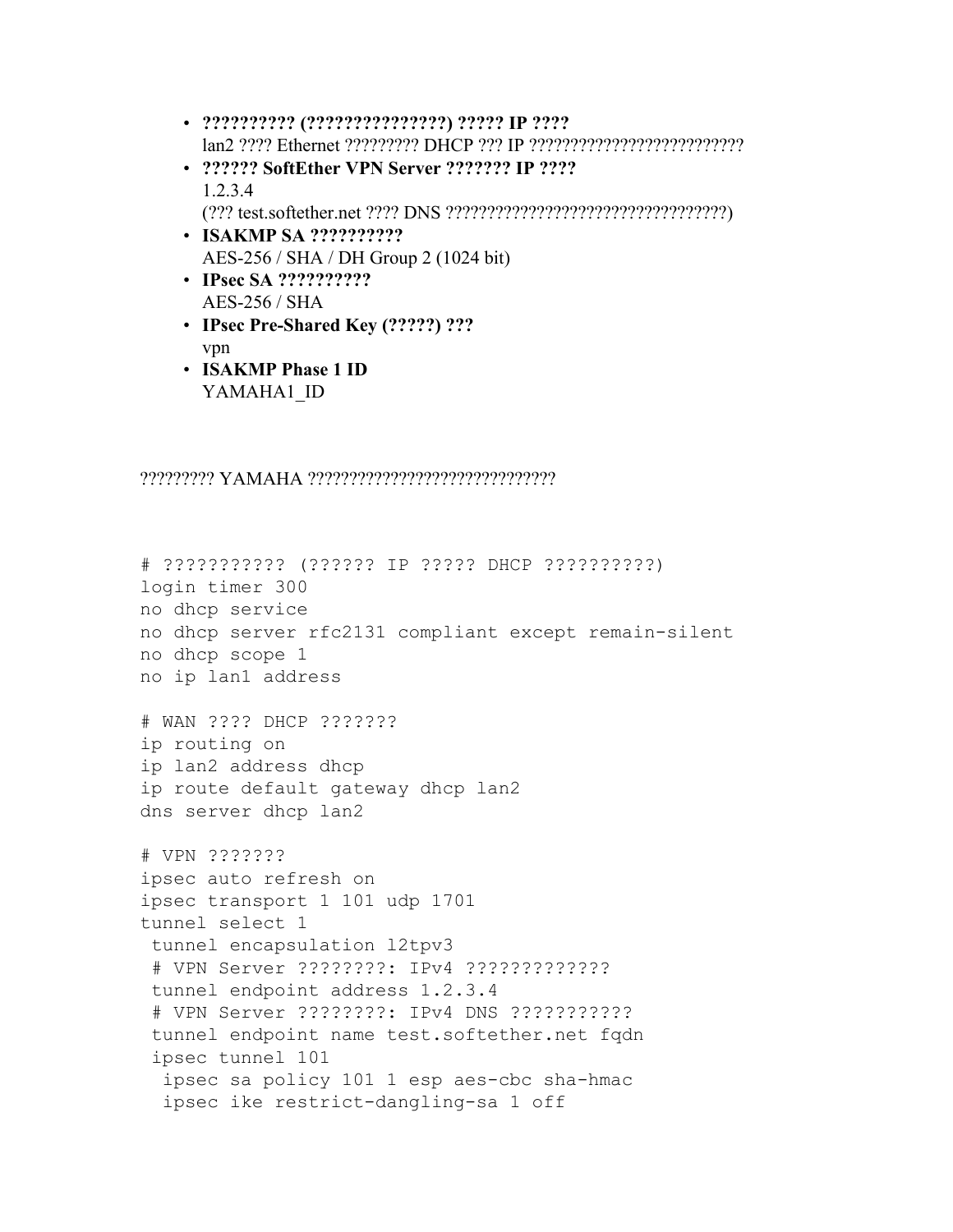```
ipsec ike nat-traversal 1 on keepalive=30 force=off
  ipsec ike keepalive log 1 on
  ipsec ike keepalive use 1 on dpd 10 6 0
  ipsec ike pre-shared-key 1 text vpn
  ipsec ike local name 1 YAMAHA1_ID fqdn
  ipsec ike duration isakmp-sa 1 691200 rekey 90%
  ipsec ike duration ipsec-sa 1 691200 rekey 90%
  # VPN Server ????????: IPv4 ?????????????
  ipsec ike remote address 1 1.2.3.4
  # VPN Server ????????: IPv4 DNS ???????????
  ipsec ike remote address 1 test.softether.net
 l2tp always-on on
 l2tp tunnel disconnect time off
 l2tp keepalive use on 5 10
 l2tp keepalive log on
 l2tp syslog on
 l2tp remote end-id vpn
 tunnel enable 1
l2tp service on l2tpv3
# lan1 ? VPN ???????? L2 ??????
bridge member bridge1 lan1 tunnel1
# L2 ????? IPv4 ????????
# VPN ??????????????? IPv4 ????????????
# (????? VPN ??????????????? IP ??????
# telnet ??????????????????)
# ??VPN ??????????????? IPv4 ?????????
# ????? IPv4 ????????? heartbeat2 ???????????
# ????? VPN ????????????? VPN ??????????
# ??????????????????????????
# ????????????
ip bridge1 address 10.255.255.253/22
# heartbeat2 ????????VPN ?????????????????
# ??????????? VPN ???????????
heartbeat2 myname keepalive
heartbeat2 transmit 1 auth keepalive 10.255.255.255
heartbeat2 transmit interval 30
heartbeat2 transmit enable 1
# YAMAHA ????????????????????????
# ??????????????????????L2TPv3 ????????
# ???????????????????????????
```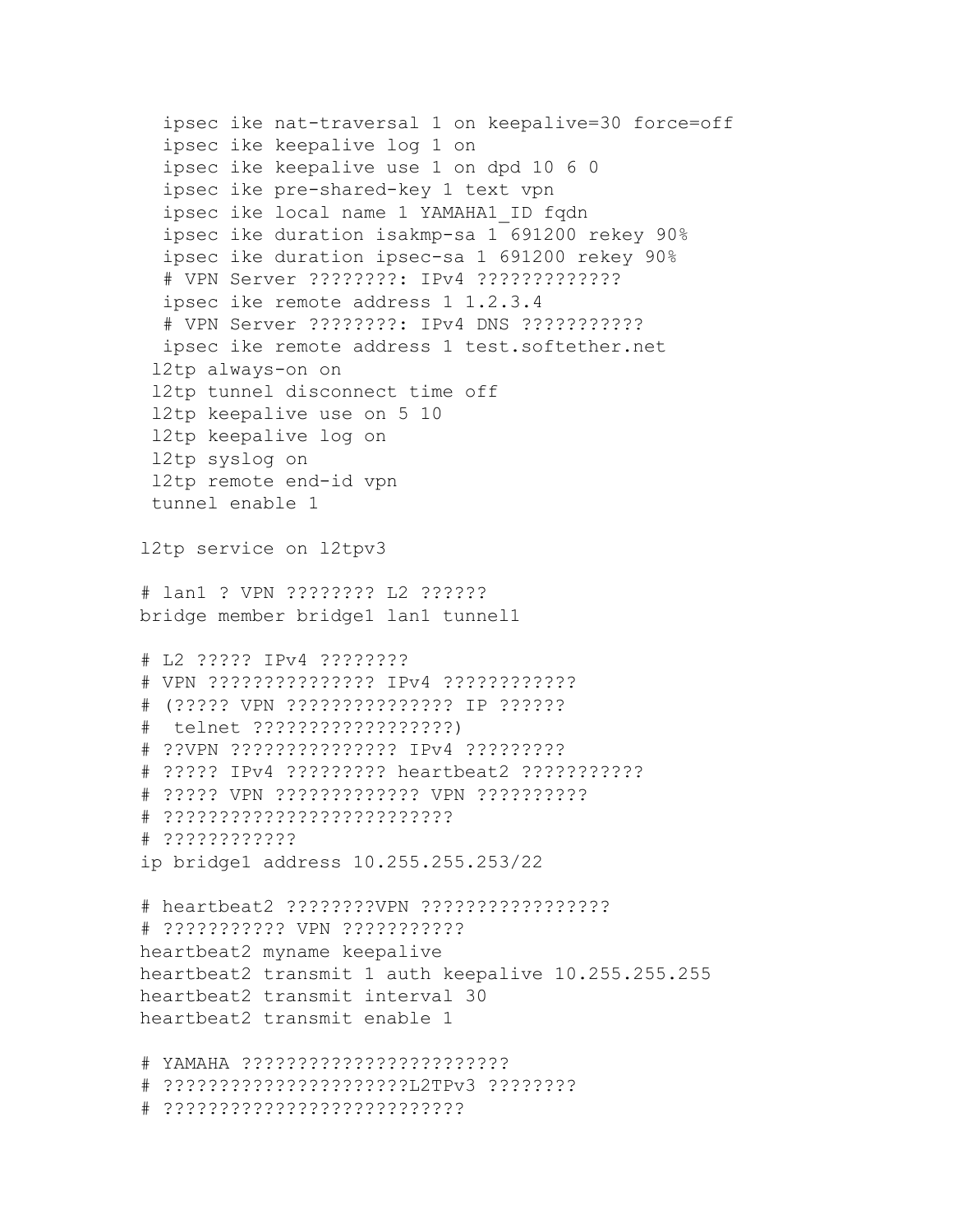save restart

#### **YAMAHA ???????????? #3 (PPPoE ??? IP ???????)**

1 ???????? YAMAHA ??????????????????? SoftEther VPN Server ???? VPN ?????????? ???????????

??????????????YAMAHA ?????????????? PPPoE ???? ISP ?????????????? ISP ??? IP ?? ??????????????????

?????????????????????????????????????????

- **Ethernet ??????** lan1: ????? lan2: WAN ? (PPPoE ??? IP ????????)
- **?????????? (???????????????) ????? IP ????** lan2 ??????? PPPoE ??? IP ??????????????????????????
- **?????? SoftEther VPN Server ??????? IP ????** 1.2.3.4
- (??? test.softether.net ???? DNS ??????????????????????????????????) • **ISAKMP SA ??????????**
	- AES-256 / SHA / DH Group 2 (1024 bit)
- **IPsec SA ??????????** AES-256 / SHA
- **IPsec Pre-Shared Key (?????) ???** vpn
- **ISAKMP Phase 1 ID** YAMAHA1\_ID

#### ????????? YAMAHA ??????????????????????????????

```
# ??????????? (?????? IP ????? DHCP ??????????)
login timer 300
no dhcp service
no dhcp server rfc2131 compliant except remain-silent
no dhcp scope 1
no ip lan1 address
# PPPoE ?????? (lan2 ??????????????)
pp select 1
```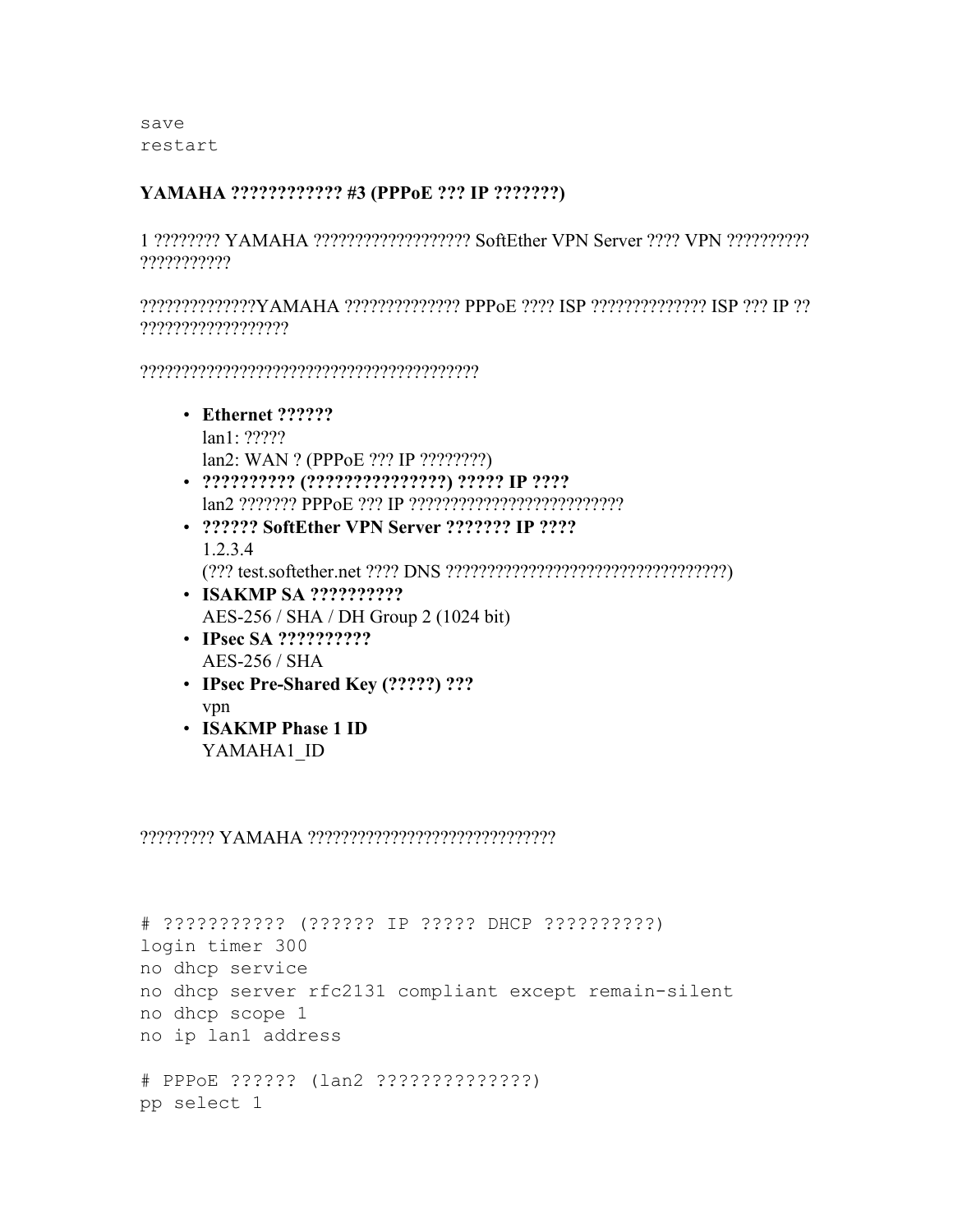pp keepalive interval 30 retry-interval=1 count=6 pp keepalive use lcp-echo pp always-on on pppoe use lan2 pppoe auto disconnect off pppoe tcp mss limit 1414 pp auth accept pap chap # PPPoE ?????????????????? pp auth myname pppoe username@isp.net PPPoEPassword ppp lcp mru on 1454 ppp ipcp msext on ppp ipcp ipaddress on ppp ccp type none pp enable 1 ip route default gateway pp 1 dns server pp 1 # VPN ??????? ipsec auto refresh on ipsec transport 1 101 udp 1701 tunnel select 1 tunnel encapsulation l2tpv3 # VPN Server ????????: IPv4 ????????????? tunnel endpoint address 1.2.3.4 # VPN Server ????????: IPv4 DNS ??????????? tunnel endpoint name test.softether.net fqdn ipsec tunnel 101 ipsec sa policy 101 1 esp aes-cbc sha-hmac ipsec ike restrict-dangling-sa 1 off ipsec ike nat-traversal 1 on keepalive=30 force=off ipsec ike keepalive log 1 on ipsec ike keepalive use 1 on dpd 10 6 0 ipsec ike pre-shared-key 1 text vpn ipsec ike local name 1 YAMAHA1\_ID fqdn ipsec ike duration isakmp-sa 1 691200 rekey 90% ipsec ike duration ipsec-sa 1 691200 rekey 90% # VPN Server ????????: IPv4 ????????????? ipsec ike remote address 1 1.2.3.4 # VPN Server ????????: IPv4 DNS ??????????? ipsec ike remote address 1 test.softether.net l2tp always-on on l2tp tunnel disconnect time off l2tp keepalive use on 5 10 l2tp keepalive log on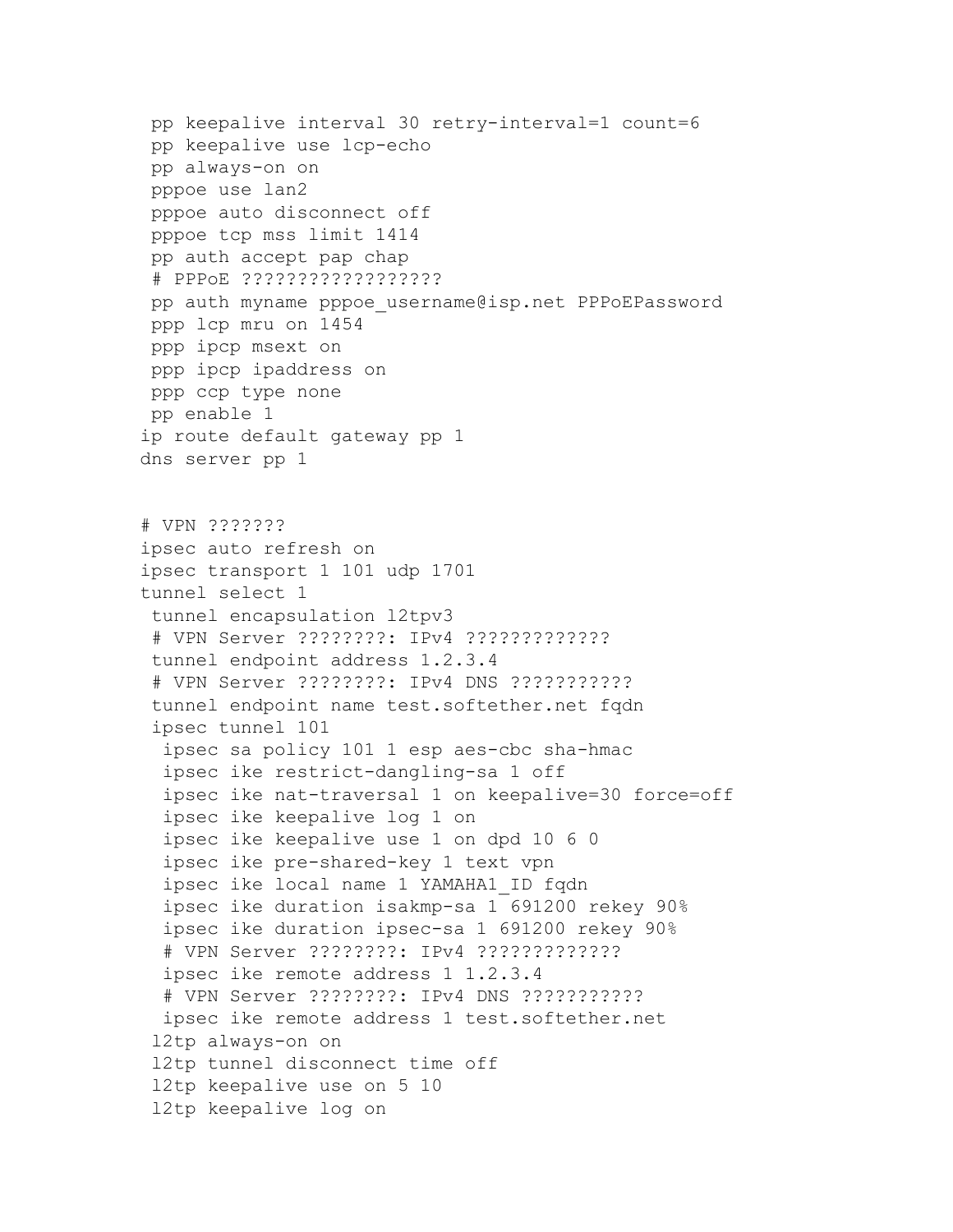```
l2tp syslog on
 l2tp remote end-id vpn
 tunnel enable 1
l2tp service on l2tpv3
# lan1 ? VPN ???????? L2 ??????
bridge member bridge1 lan1 tunnel1
# L2 ????? IPv4 ????????
# VPN ??????????????? IPv4 ????????????
# (????? VPN ??????????????? IP ??????
# telnet ??????????????????)
# ??VPN ??????????????? IPv4 ?????????
# ????? IPv4 ????????? heartbeat2 ???????????
# ????? VPN ????????????? VPN ??????????
# ??????????????????????????
# ????????????
ip bridge1 address 10.255.255.253/22
# heartbeat2 ????????VPN ?????????????????
# ??????????? VPN ???????????
heartbeat2 myname keepalive
heartbeat2 transmit 1 auth keepalive 10.255.255.255
heartbeat2 transmit interval 30
heartbeat2 transmit enable 1
# YAMAHA ????????????????????????
# ??????????????????????L2TPv3 ????????
# ???????????????????????????
save
```
restart

#### **YAMAHA ???????????? #4 (IPv6 ???????? ??????????????)**

1 ???????? YAMAHA ??????????????????? SoftEther VPN Server ???? VPN ?????????? ???????????

???? YAMAHA ???? SoftEther VPN Server ????? IPv6 ????????????????????????IPv6 ? ???????????????? ??????? IPv6 ?????????????? VPN ?????????

?????????????????????????????????????????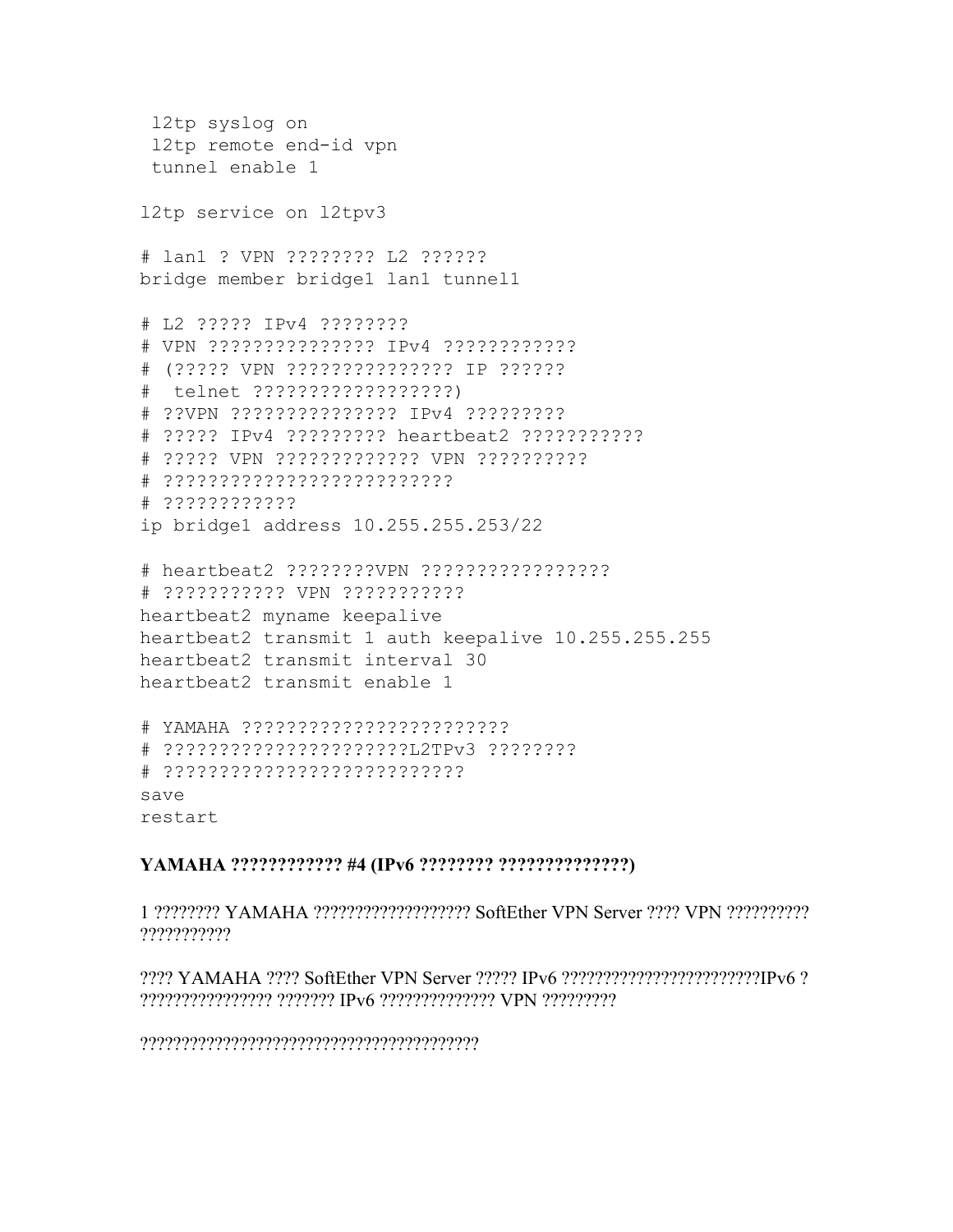#### • **Ethernet ??????**

- lan1: ????? lan2: WAN ? (IPv6 ??????? DNS ??? RA ??? DHCP ?????)
- **?????????? (???????????????) ????? IP ????** lan2 ???? Ethernet ????????? IPv6 ??????? DNS ??? RA ??? DHCP ??????????? ?????????
- **?????? SoftEther VPN Server ??????? IP ????** 2001:AF80::1234 (???IPv6 ???????????test123.aoi.flets-east.jp????? DNS ??????????? IPv6 ?????? ????? DNS ????????????????????????????????????)
- **ISAKMP SA ??????????** AES-256 / SHA / DH Group 2 (1024 bit)
- **IPsec SA ??????????** AES-256 / SHA
- **IPsec Pre-Shared Key (?????) ???** vpn
- **ISAKMP Phase 1 ID** YAMAHA1\_ID

????????? YAMAHA ??????????????????????????????

# ??????????? (?????? IP ????? DHCP ??????????) login timer 300 no dhcp service no dhcp server rfc2131 compliant except remain-silent no dhcp scope 1 no ip lan1 address

# WAN ???? IPv6 ??????????? ipv6 routing on ipv6 lan2 address auto ipv6 lan2 dhcp service client ir=on

# VPN ??????? ipsec auto refresh on ipsec transport 1 101 udp 1701 tunnel select 1 tunnel encapsulation l2tpv3 # VPN Server ????????: IPv6 ????????????? tunnel endpoint address 2001:AF80::1234 # VPN Server ????????: IPv6 DNS ???????????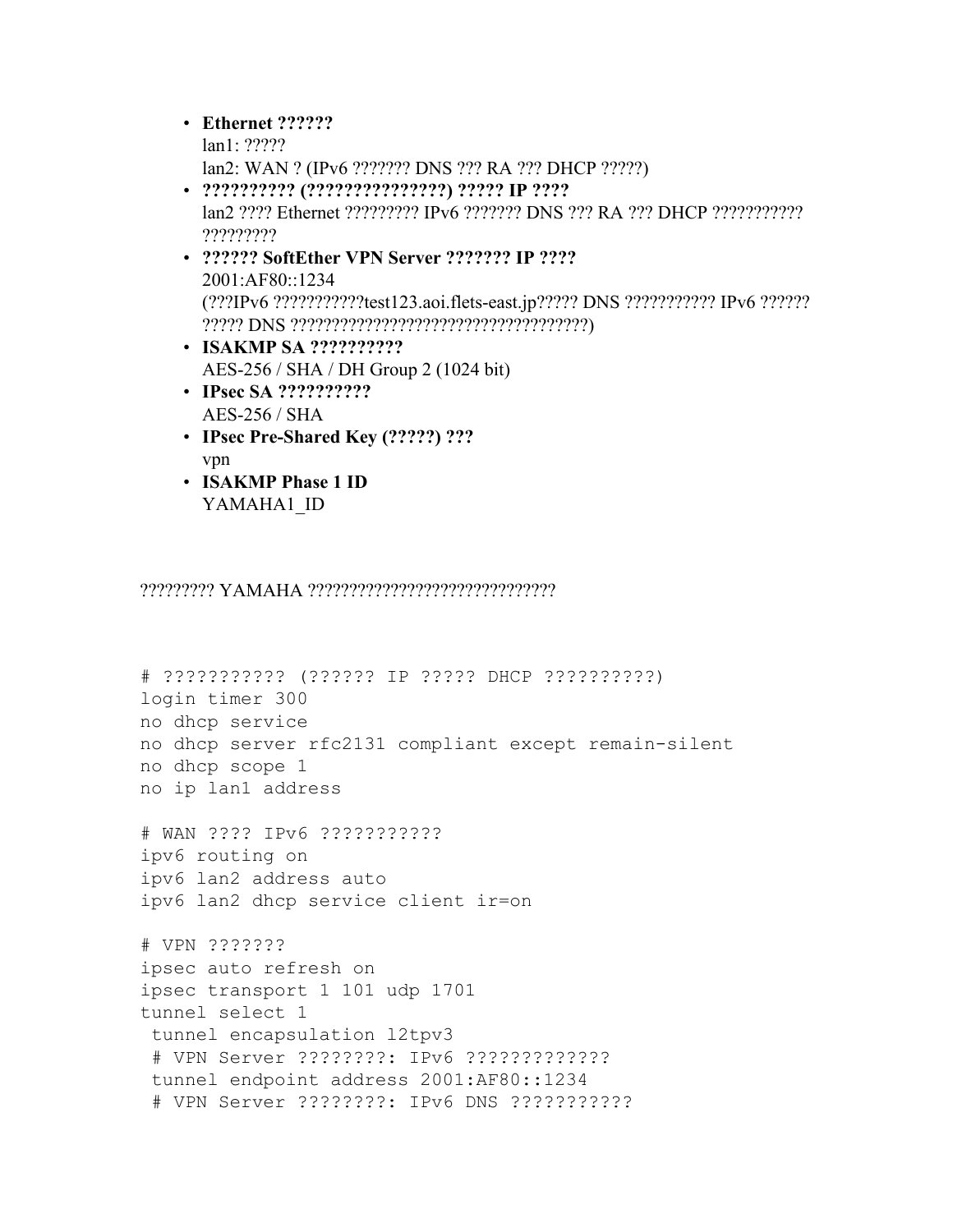```
tunnel endpoint name test123.aoi.flets-east.jp fqdn
 ipsec tunnel 101
  ipsec sa policy 101 1 esp aes-cbc sha-hmac
  ipsec ike restrict-dangling-sa 1 off
  ipsec ike nat-traversal 1 on keepalive=30 force=off
  ipsec ike keepalive log 1 on
  ipsec ike keepalive use 1 on dpd 10 6 0
  ipsec ike pre-shared-key 1 text vpn
  ipsec ike local name 1 YAMAHA1_ID fqdn
  ipsec ike duration isakmp-sa 1 691200 rekey 90%
  ipsec ike duration ipsec-sa 1 691200 rekey 90%
  # VPN Server ????????: IPv6 ?????????????
  ipsec ike remote address 1 2001:AF80::1234
  # VPN Server ????????: IPv6 DNS ???????????
  ipsec ike remote address 1 test123.aoi.flets-east.jp
 l2tp always-on on
 l2tp tunnel disconnect time off
 l2tp keepalive use on 5 10
 l2tp keepalive log on
 l2tp syslog on
 l2tp remote end-id vpn
 tunnel enable 1
l2tp service on l2tpv3
# lan1 ? VPN ???????? L2 ??????
bridge member bridge1 lan1 tunnel1
# L2 ????? IPv4 ????????
# VPN ??????????????? IPv4 ????????????
# (????? VPN ??????????????? IP ??????
# telnet ??????????????????)
# ??VPN ??????????????? IPv4 ?????????
# ????? IPv4 ????????? heartbeat2 ???????????
# ????? VPN ????????????? VPN ??????????
# ??????????????????????????
# ????????????
ip bridge1 address 10.255.255.253/22
# heartbeat2 ????????VPN ?????????????????
# ??????????? VPN ???????????
heartbeat2 myname keepalive
heartbeat2 transmit 1 auth keepalive 10.255.255.255
heartbeat2 transmit interval 30
heartbeat2 transmit enable 1
```